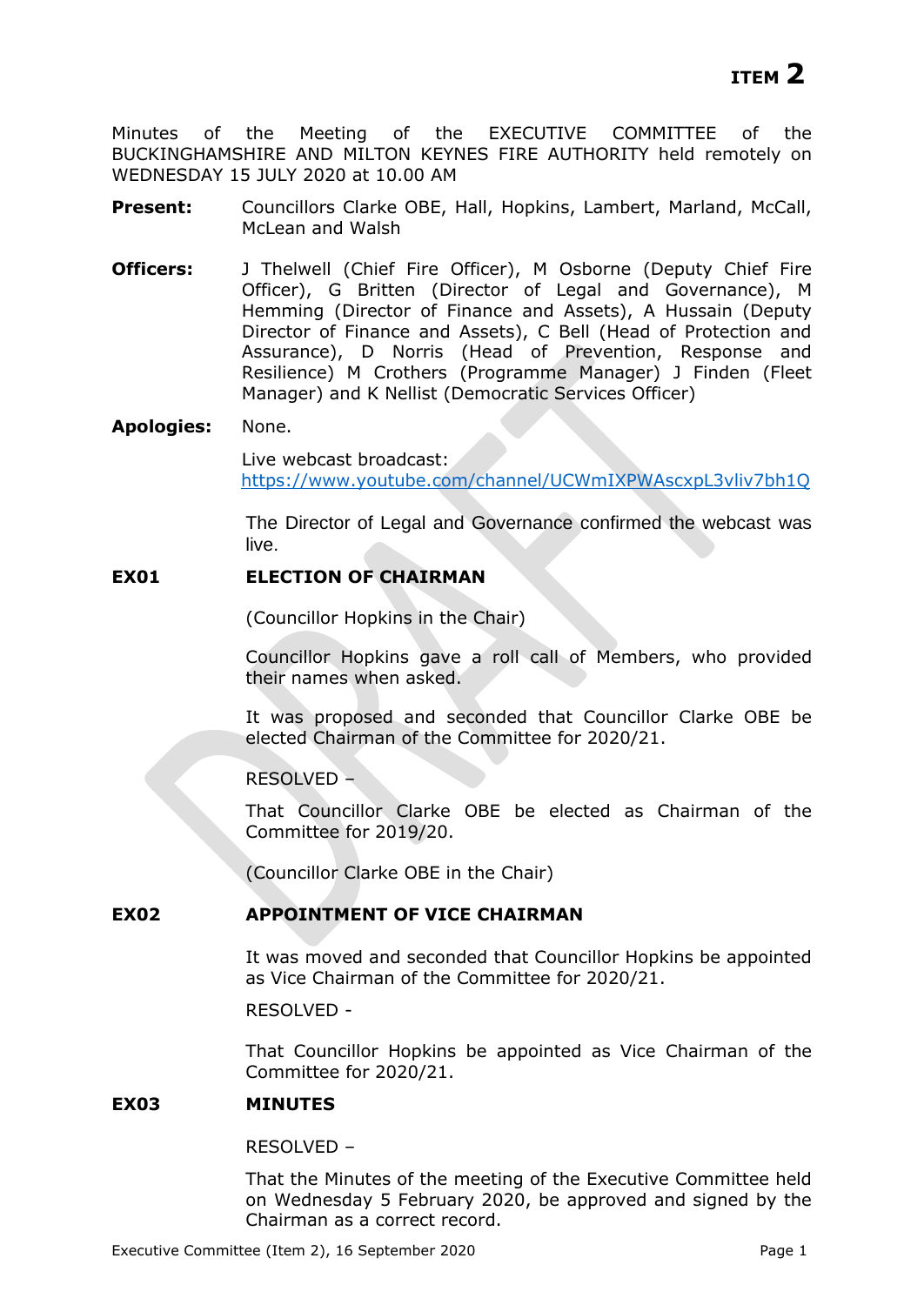# **EX04 EMERGENCY SERVICES MOBILE COMMUNICATIONS PROGRAMME (ESMCP)**

The Programme Manager advised Members that this was a long and complex national project to deliver an emergency services network for use by all emergency services, the military and a number of other organisations. This report was the latest in a series of updates on the progress of the programme. Due to the Covid-19 pandemic, there had been little progress recorded for this programme, as Home Office resources had been diverted to pandemic activities. However, the main points to be highlighted were firstly, the publication of the programme full business case. This was due to be published in Spring 2020 but had been delayed due to the pandemic. A revised date for publication had yet to be released. Secondly, the South-Central Region included the three services from the Thames Valley, Hampshire and the Isle of Wight. Due to Hampshire and the Isle of Wight forming part of the south west fire control network, they had now chosen to move to the South West Region. This had been agreed in principle by the programme, and the process to formalise this was now underway.

The Programme Manager advised Members there was still some discussion about the date when Airwave, the Authority's existing national communications network, would be switched off as the current date still stood at December 2022. The date for the fire sector transition to the new system was Quarter 4 2024. Obviously, there was a misalignment here, and there had been no formal notification that the Airwave network would be extended to Q4 2024.

Not included in the report, but subject to discussion within the South-Central Region, was the role of the Regional Programme Manager, which was funded by the programme. In the early stages of the programme, the South-Central Region took the decision to use the funding to procure an outsourced role from Mott McDonald and this contract would expire in January 2021. The three Thames Valley Services were now working together to look at different ways of providing this role and Members would be updated in the next briefing note.

The Head of Protection and Assurance advised Members regarding Hampshire and the Isle of Wight moving to the South West Region, the Deputy Director of Finance and Assets had undertaken the financial work and thanks to his diligence and sound financial advice, the way in which the separation had been handled had been excellent. The Chairman also wished to add her thanks to the Deputy Director of Finance and Assets.

A Member asked if the impact of the Huawei decisions had been assessed and was advised that there had been little involvement from Huawei because of the confidentiality within the ESN and the high security of the programme. The government's decision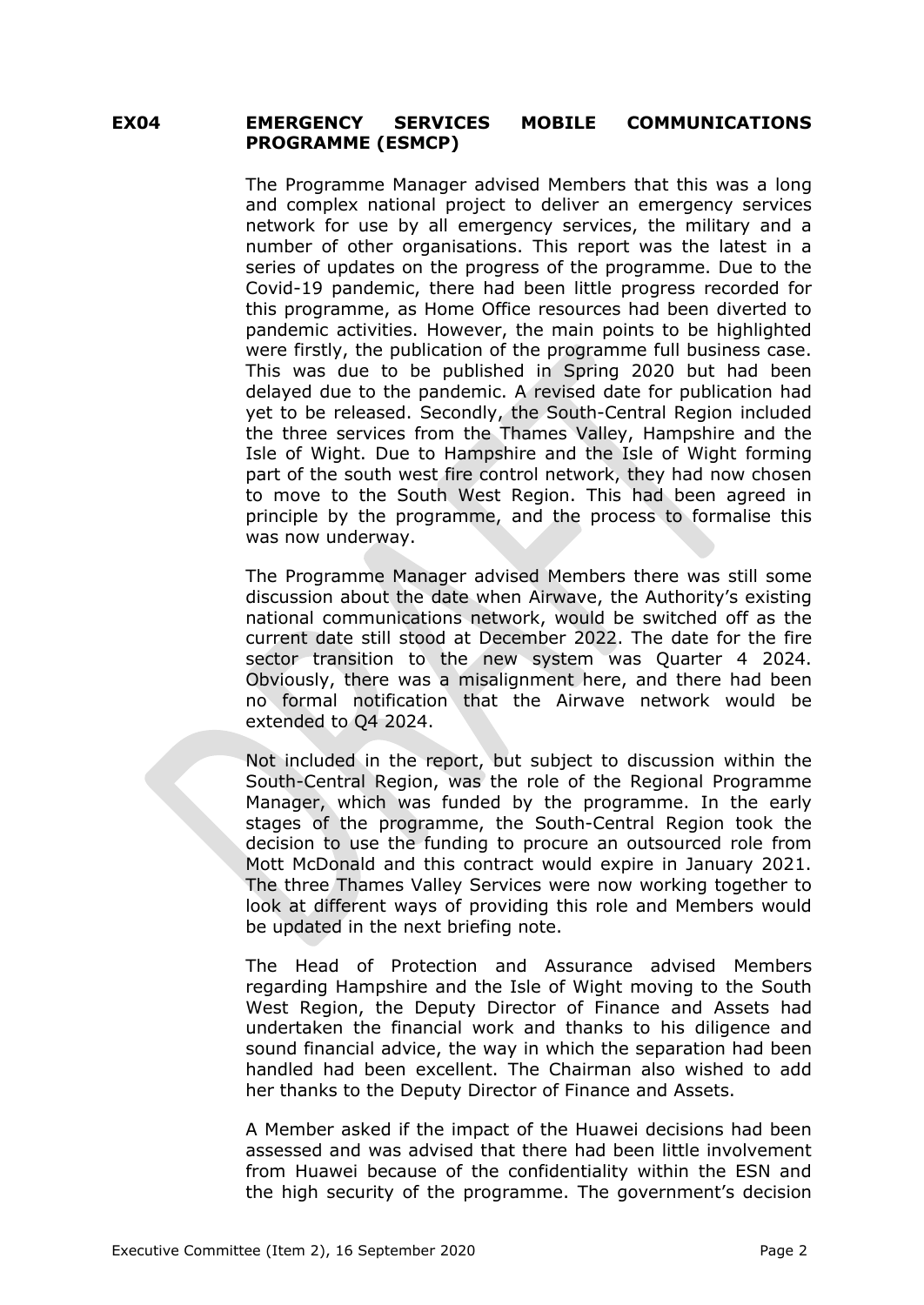had only been made this week and there had not yet been an announcement from the National Fire Chiefs Council.

RESOLVED –

That the report be noted by Members.

# **EX05 BUDGET MONITORING PERFORMANCE AND DEBT MANAGEMENT APRIL 2019-MARCH 2020 (PROVISIONAL OUTTURN)**

The Deputy Director of Finance and Assets advised Members that this report presented the provisional revenue and capital outturn position and debt management performance to 31 March 2020. The provisional outturn figure for the year was a net underspend of £716k. This represented a 2.4% variance against the budget. Table 1 provided a breakdown of the budget and provisional outturn for each directorate.

The Deputy Director of Finance and Assets advised Members that the recommendations were slightly different as usually the underspend would go into capital reserves, to fund future capital projects. This year it was being split, £352k was going into capital reserves and £364k was going into a Covid-19 reserve. This was because there was a lot of uncertainly around funding for future years and how the council tax and business rates would look for next year.

A Member asked the Chief Fire Officer about the £1.6M underspend for Delivery, Corporate Development and Planning and what action had been taken to fill the vacancies for on call and wholetime firefighter employment.

The Chief Fire Officer advised Members that the issue with recruiting and retaining on call firefighters was an ongoing national issue. The budget hadn't been reduced for on call firefighters as recruitment was always on going. A working group had been set up to look at this issue. The Service needed to look at a completely different method in terms of recruiting and retaining these members of staff. The financial outlook and the unemployment situation did not look good for the future, but this might be an ideal opportunity for the Service to try a different approach. The Service would be grateful if Members of the Authority could help in terms of promoting on call firefighters.

#### RESOLVED –

- 1. That the provisional outturn forecast for the Authority as at 31 March 2020 be noted.
- 2. That the slippage of £1,809k on the capital programme is approved to be carried forward into 2020/21.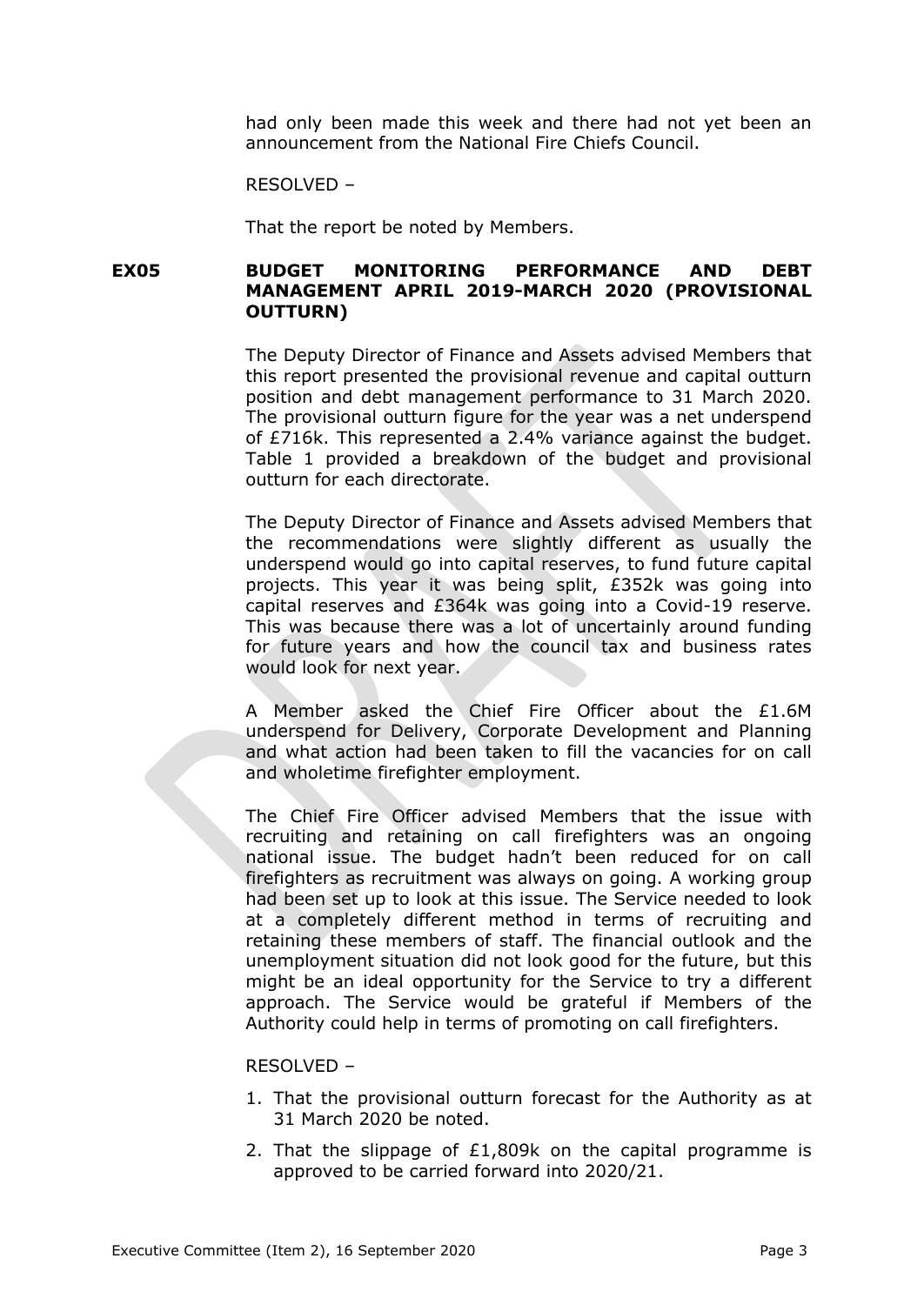- 3. That the transfer of £84k into the future funding revenue reserve, to fund projects which have been delayed due to the Covid-19 Pandemic, be approved.
- 4. That the underspend of £716k is split and transferred into a Covid-19 reserve and Revenue Contribution to Capital Reserve (RCCO). The split will be as follows:
	- £352k to be transferred into RCCO.
	- £364k to be transferred in Covid-19 Reserve.
- 5. That delegated authority be given to the Chief Finance Officer, in consultation with the Lead Member, to authorise any late changes to the movements in reserves and capital slippage amounts resulting from accounting adjustments needing to be made during the year-end closedown process.
- 6. That should any changes to the amounts referred to above be required, then the Chief Finance Officer will report to (i) the Lead Member in the first instance, and (ii) Members at the next available meeting.

# **EX06 TRANSPORT AND WORKSHOPS PEER REVIEW**

The Lead Member for Finance and Assets, Information Security and IT introduced the report.

The Director of Finance and Assets advised Members that workshops was a part of the service that often went largely unnoticed but was absolutely critical to operations. The Authority was always keen to improve its service, so during 2019-20, it commissioned a peer review of the transport and workshops function to gain reassurance that this area was operating effectively. This was carried out by Hertfordshire Fire and Rescue Service in December 2019. It was a thorough report and covered approximately thirty different areas, highlighting where there was existing good practice, but also highlighting where there may be areas for improvement. The standout area for concern, was the ability to attract and retain highly qualified vehicle technicians. This was something that had since been addressed by using a market supplement to ensure there was a full complement of staff to keep the appliances on the road. Some other key areas noted for improvement were the use of software within workshops and to also look at capacity and load planning.

The Director of Finance and Assets wanted to pass on his personal thanks to all the workshops staff who had done an excellent job throughout this difficult time keeping the fleet running.

A Member asked if contracting out workshops had been considered and was advised that yes it had been looked at and a joint facility with Aylesbury Vale District Council had been considered. It was something that would be kept under review, especially with Covid-19.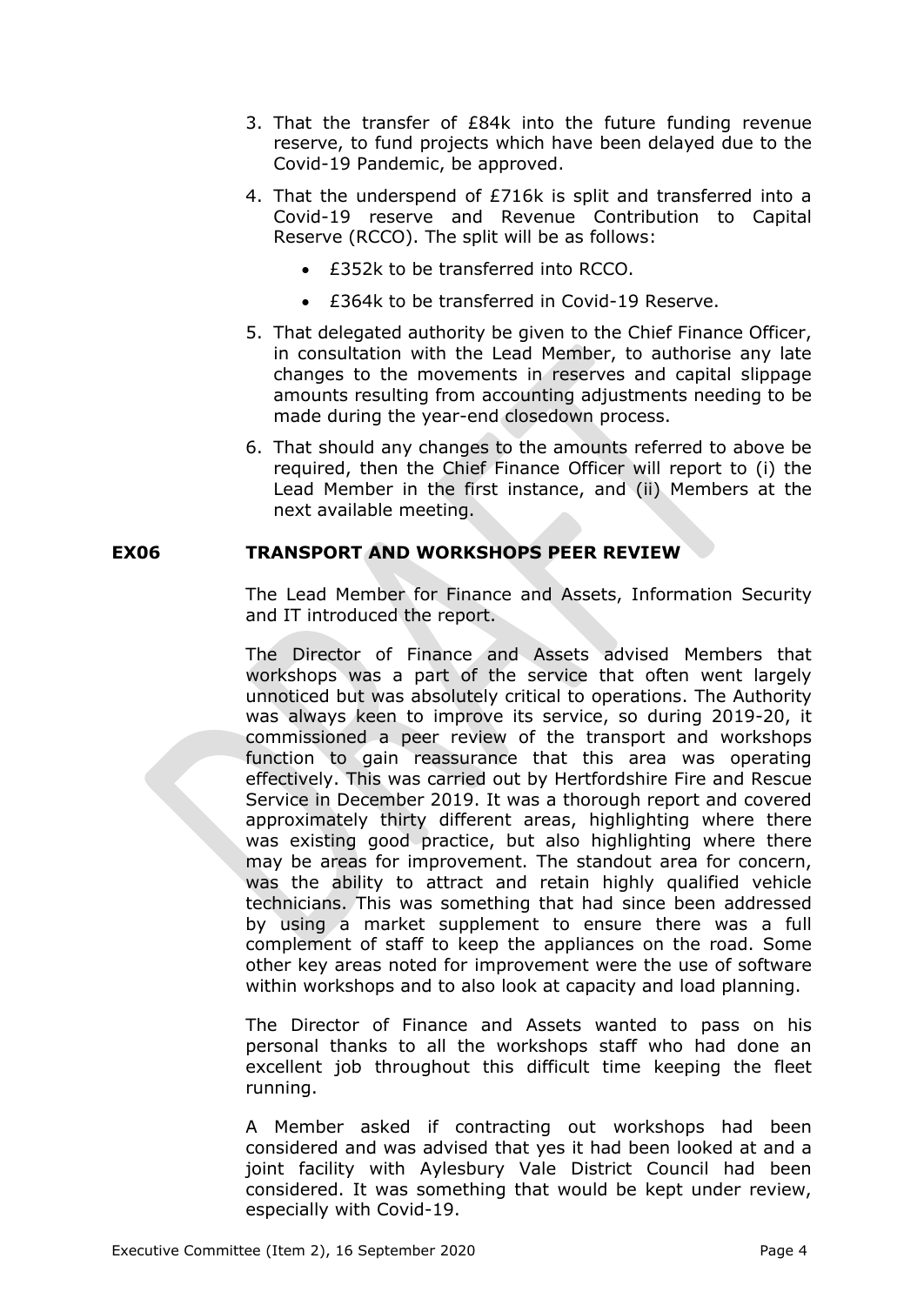The Chief Fire Officer advised Members that there had been a business case presentation from Babcock to the Authority and its Thames Valley partners, predicated on all three services coming together and outsourcing transport and workshops. After the presentation from Babcock, it wasn't deemed as a way forward, firstly in terms of the governance issues, for example Oxfordshire don't just service fire appliances, they service Oxfordshire County Council fleet. It was investigated and discounted for these reasons.

Following on from this, the peer review agreed to look at this service's own workshops and how well they were operating. The workshop staff had done a remarkable job especially over the last couple of years with the difficulty of retention of staff, but they had kept going and it was now an area of investment for the future. It was also important to remember that the workshop staff not only service the fire engines, but they also service a whole range of specialist equipment onboard.

A Member asked about planned and reactive maintenance and how often this was carried out.

The Fleet Manager advised Members that as far as the servicing schedules were concerned for the fleet, they were meeting the minimum DVLA requirements. Vehicles were inspected on a quarterly basis (13 weekly inspections) which was the minimum period and that could only be adjusted shorter if the use is deemed greater than the current requirement.

A Member asked about the transport replacement scheme and the vehicle life policy, would that require the Authority to reprofile its capital expenditure in later years.

The Director of Finance and Assets advised Members that in terms of the replacement programme, the Authority was out to tender for the joint Thames Valley fire appliances as the existing contract was coming to an end. The Authority already allowed for two or three fire appliances a year in the capital programme and was working on an updated financial and capital strategy that would look at a much longer term capital programme, 15-20 years, which was the expected life cycle of an appliance.

A Member asked about the brake roller tester that would require capital investment, was it mobile or built into the building.

The Fleet Manager advised that it was built into the building. However, if workshops were to move, it could be uplifted and moved. It would be much more useful to have the brake roller tester on site, because the requirement from the DVLA was that at every safety inspection a brake roller test should be carried out. A brake roller test gave a much better idea that all components were working. Having it on site would mean less reliance on a third party.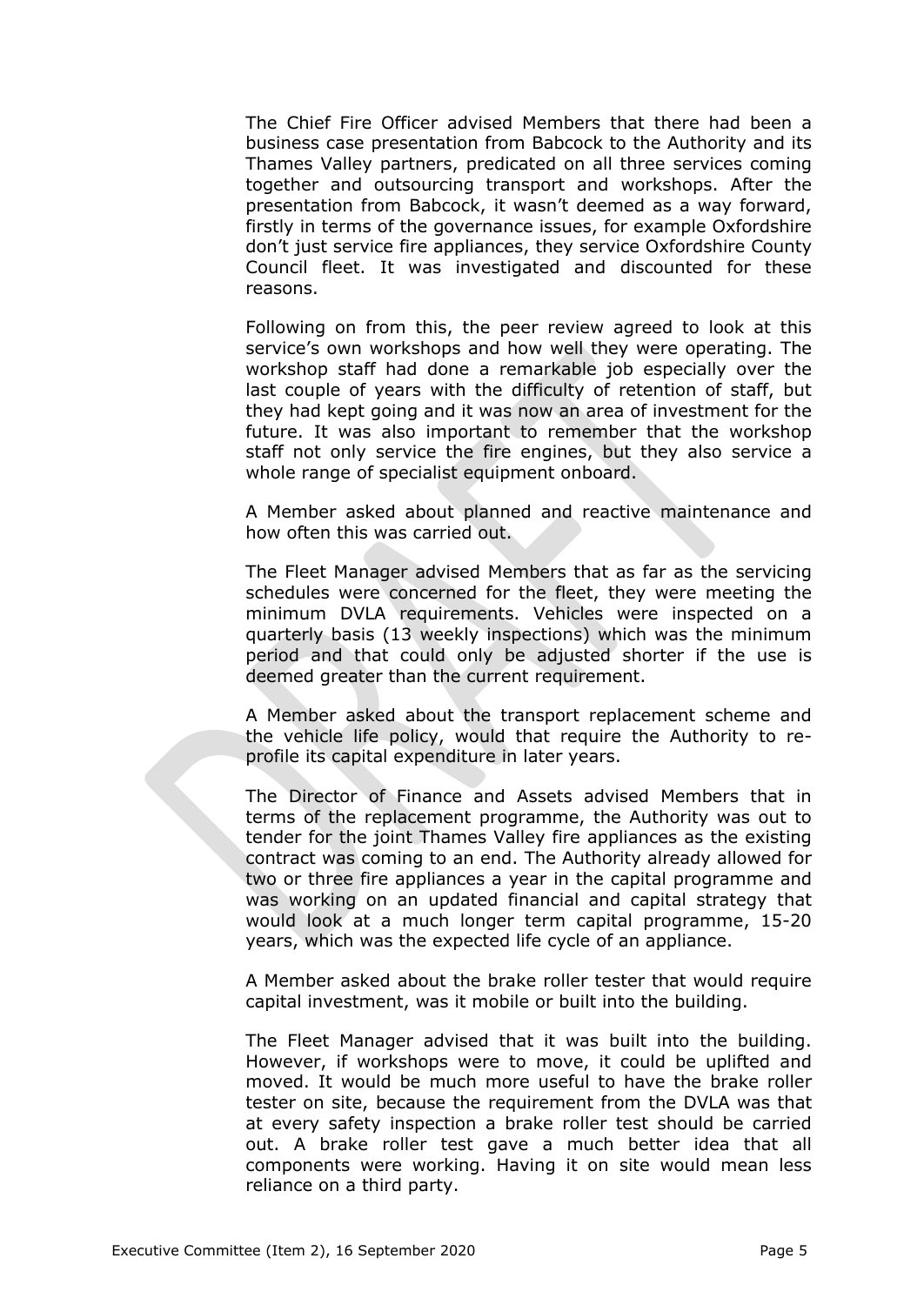A Member asked about the timescales for the Peer Review, was some of it prearranged, as it seemed a lot of work was done in one day. Also, it seemed at present that some inspections were carried out by technicians going to fire stations, was the proposal in the longer term for all vehicles to be brought to HQ for testing?

The Fleet Manager advised that there had been a number of communications with Hertfordshire Fire and Rescue Service over a period of time and information provided to them before the face to face meetings. Although the report looked like it was completed in one day, it was over a number of weeks.

The Fleet Manager advised that in the past safety inspections were carried out on stations and the vehicle would only come into workshops for its annual service or major repair work. However, with the latest best practice and recommendations from the DVLA, it was now a requirement to bring the vehicle into workshops.

RESOLVED –

That the report be noted.

# **EX07 EXEMPTION FROM STANDING ORDERS RELATING TO CONTRACTS – FIREFIGHTER PENSION ADMINISTRATION**

The Lead Member for Finance and Assets, Information Security and IT introduced the report.

The Director of Finance and Assets advised Members that following a competitive tendering exercise undertaken in October 2015, the Authority moved the administration of the firefighters pension schemes from Buckinghamshire County Council (as was) to West Yorkshire Pension Fund with effect from January 2016. The contract was awarded for 65 months and was due to end on 3 May 2021. The quality of the service and support provided was very good and it was recommended that the Authority entered into a new contract for a further three years. This would align with Royal Berkshire Fire and Rescue Service's intention to also extend this joint contract for three years.

The Director of Finance and Assets advised Members that the firefighters pension was extremely complex, there were a lot of rules which covered many variations of schemes, and it was outsourced to get the best expertise available. When the Authority went out for competitive tender last time, there were only two main bidders and West Yorkshire was the best priced and since they had been in place, the service received was excellent. Another point to note was that this was a joint contract awarded alongside Royal Berkshire Fire and Rescue Service, who were also taking a similar report to their Members, seeking to extend their contract for three years and if the Authority does the same, it allows continuation of the collaborative contract to get the best value and to share expertise. Over the life of the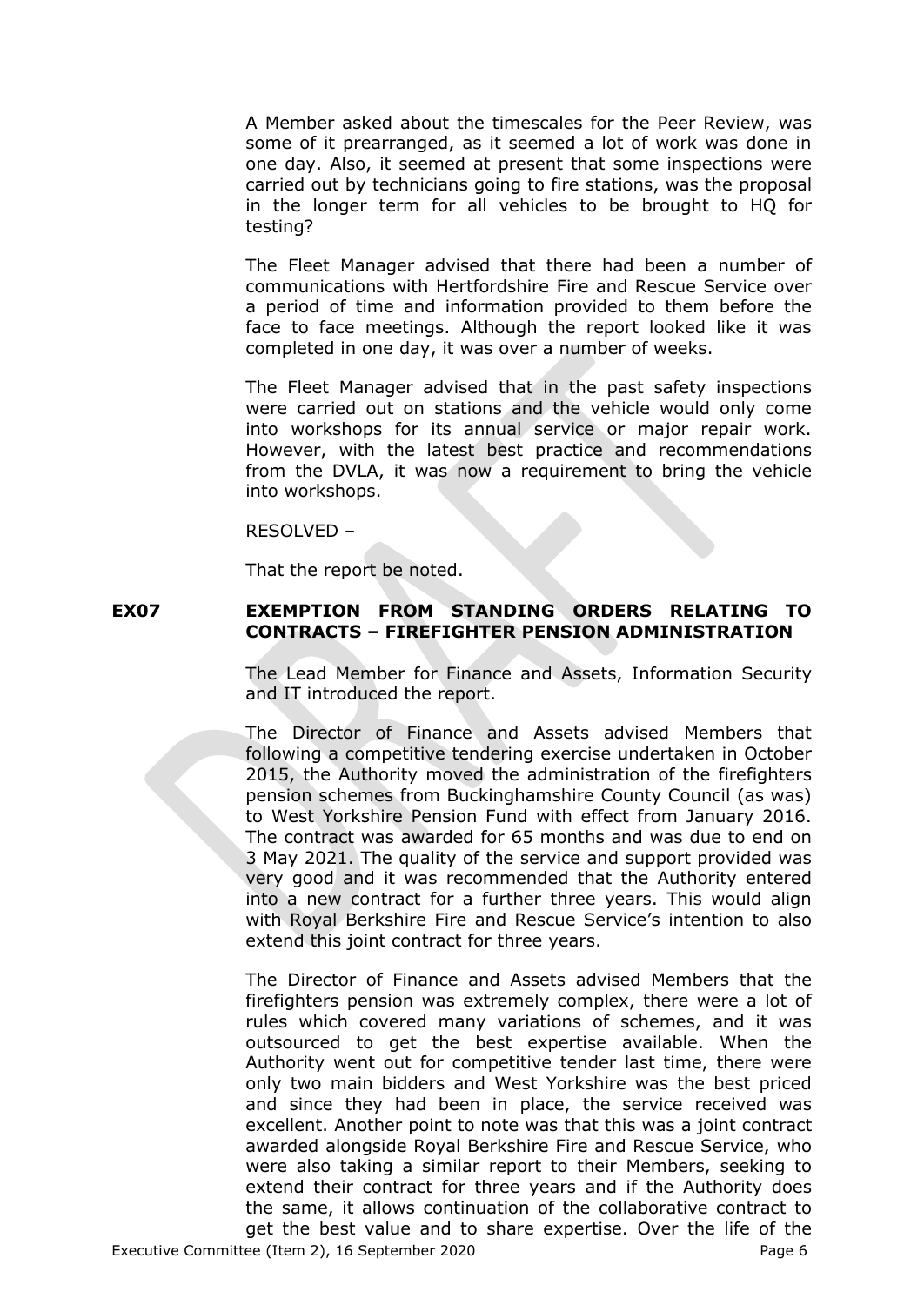contract, the Authority was expecting it cost approximately £60k which took it over the delegated authority of the Director of Finance and Assets (£50k) hence the reason for bringing it to Members.

RESOLVED –

That the Authority's contract with West Yorkshire Pension fund be renewed for a further three years commencing on 4 May 2020 in accordance with Standing Order 4(a).

#### **EX08 EXCLUSION OF PRESS AND PUBLIC**

Mr David Tooley, a local democracy reporter had requested in writing to the Monitoring Officer, in advance of the meeting, to be allowed to speak. This request was granted by the Chairman:

Mr David Tooley:

"The exclusion motion before you invites you to make a judgement call and I quote 'the need to keep information exempt, outweighs the public interest in disclosing the information.' I am here to ask you have Members considered the public interest balance and the other side of the scales. 1. The public interest in the Blue Light Hub in Milton Keynes over the years, 2. The public interest in the Fire Authority strategy, 3. The local interest in the Great Holm Fire Station site and 4. The financial standing and strategy of the Fire Authority. We have already heard some statements made about the potential of an uncertain budget in the future, so for those reasons I respectfully ask you to consider the pubic interest and your officers assertion that the need to keep information exempt outweighs this. Thank you for the opportunity to speak and your consideration of this matter. Thank you."

The Director of Legal and Governance as Monitoring Officer, advised Members that his response was as follows: "there is a strong public interest in residents knowing how public money is spent and the allocation of its resources. There is also a strong public interest in ensuring that the Authority maximises the capital receipt from the sale of Great Holm Fire Station. If the Committee were to decide not to exclude the press and public, the report and its appendices would be published and made available for public inspection. As a consequence of this, the Authority's commercial advantage, while trying to find the maximum financial return, for the council taxpayers of Buckinghamshire and Milton Keynes, would be severely prejudiced in any negotiations with prospective purchasers."

The Chairman advised Members that they had heard the response from the Monitoring Officer, and she supported what he said, some information had to be kept exempt, especially when it was commercially sensitive.